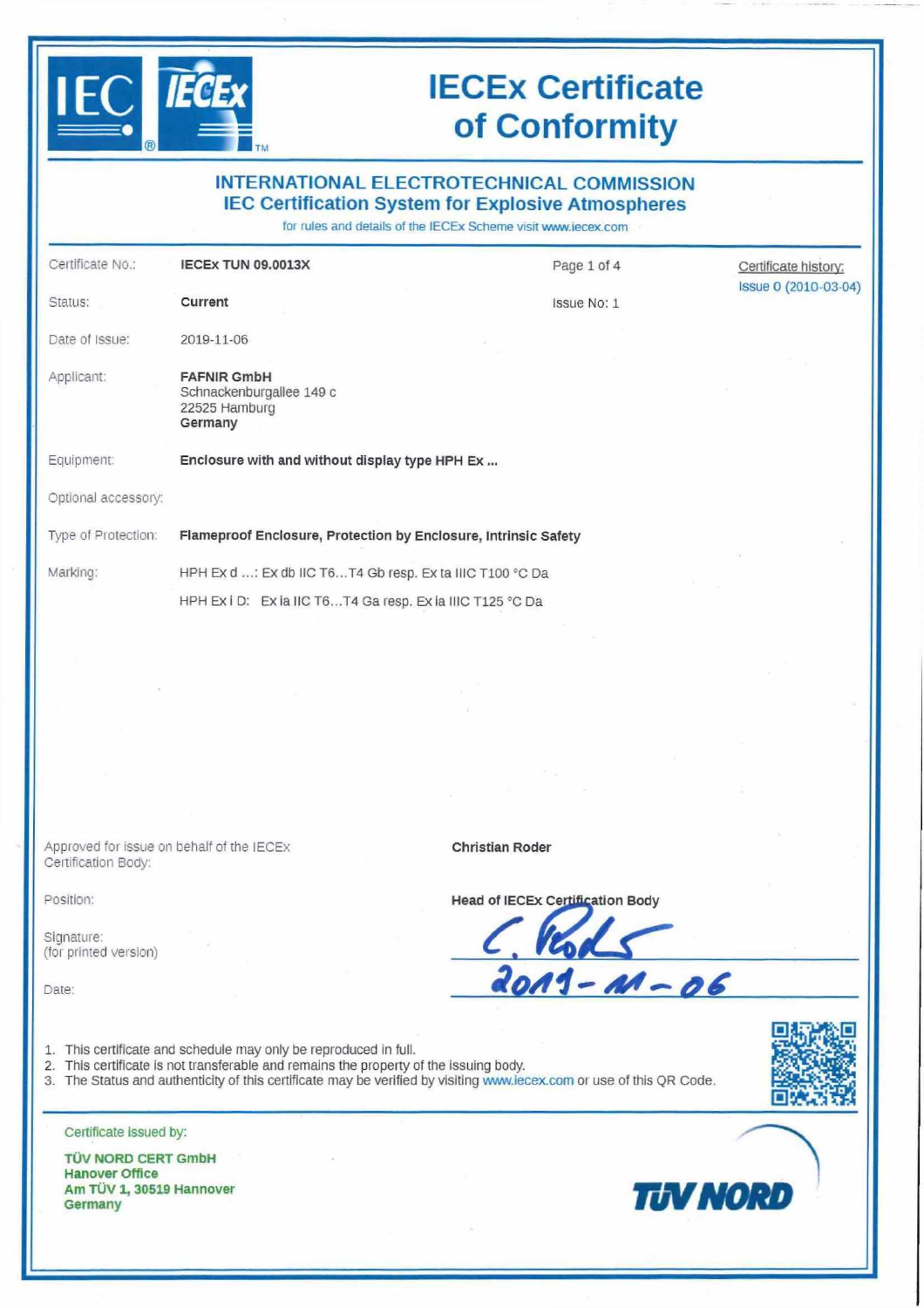

# **IECEx Certificate** of Conformity

| Certificate No.:                                            | <b>IECEX TUN 09.0013X</b>                                                                                                                                                                                                                                                                                                                                                                                                                                                                                | Page 2 of 4        |
|-------------------------------------------------------------|----------------------------------------------------------------------------------------------------------------------------------------------------------------------------------------------------------------------------------------------------------------------------------------------------------------------------------------------------------------------------------------------------------------------------------------------------------------------------------------------------------|--------------------|
| Date of issue:                                              | 2019-11-06                                                                                                                                                                                                                                                                                                                                                                                                                                                                                               | <b>Issue No: 1</b> |
| Manufacturer:                                               | <b>FAFNIR GmbH</b><br>Schnackenburgallee 149 c<br>22525 Hamburg<br>Germany                                                                                                                                                                                                                                                                                                                                                                                                                               |                    |
| Additional<br>manufacturing<br>locations:                   |                                                                                                                                                                                                                                                                                                                                                                                                                                                                                                          |                    |
|                                                             | This certificate is issued as verification that a sample(s), representative of production, was assessed and tested and found to comply with<br>the IEC Standard list below and that the manufacturer's quality system, relating to the Ex products covered by this certificate, was<br>assessed and found to comply with the IECEx Quality system requirements. This certificate is granted subject to the conditions as set out in<br>IECEx Scheme Rules, IECEx 02 and Operational Documents as amended |                    |
| <b>STANDARDS:</b><br>to comply with the following standards | The equipment and any acceptable variations to it specified in the schedule of this certificate and the identified documents, was found                                                                                                                                                                                                                                                                                                                                                                  |                    |
| IEC 60079-0:2017<br>Edition: 7.0                            | Explosive atmospheres - Part 0: Equipment - General requirements                                                                                                                                                                                                                                                                                                                                                                                                                                         |                    |
| Edition: 7.0                                                | IEC 60079-1:2014-06 Explosive atmospheres - Part 1: Equipment protection by flameproof enclosures "d"                                                                                                                                                                                                                                                                                                                                                                                                    |                    |
| IEC 60079-11:2011<br>Edition:6.0                            | Explosive atmospheres - Part 11: Equipment protection by intrinsic safety "i"                                                                                                                                                                                                                                                                                                                                                                                                                            |                    |
| IEC 60079-31:2013<br>Edition:2                              | Explosive atmospheres - Part 31: Equipment dust ignition protection by enclosure "t"                                                                                                                                                                                                                                                                                                                                                                                                                     |                    |
|                                                             | This Certificate does not indicate compliance with safety and performance requirements<br>other than those expressly included in the Standards listed above.                                                                                                                                                                                                                                                                                                                                             |                    |
| <b>TEST &amp; ASSESSMENT REPORTS:</b>                       | A sample(s) of the equipment listed has successfully met the examination and test requirements as recorded in:                                                                                                                                                                                                                                                                                                                                                                                           |                    |
| <b>Test Report:</b>                                         |                                                                                                                                                                                                                                                                                                                                                                                                                                                                                                          |                    |
| DE/TUN/ExTR09.0022/01                                       |                                                                                                                                                                                                                                                                                                                                                                                                                                                                                                          |                    |
| <b>Quality Assessment Report:</b>                           |                                                                                                                                                                                                                                                                                                                                                                                                                                                                                                          |                    |
| DE/TUN/QAR06.0013/06                                        |                                                                                                                                                                                                                                                                                                                                                                                                                                                                                                          |                    |
|                                                             |                                                                                                                                                                                                                                                                                                                                                                                                                                                                                                          |                    |
|                                                             |                                                                                                                                                                                                                                                                                                                                                                                                                                                                                                          |                    |
|                                                             |                                                                                                                                                                                                                                                                                                                                                                                                                                                                                                          |                    |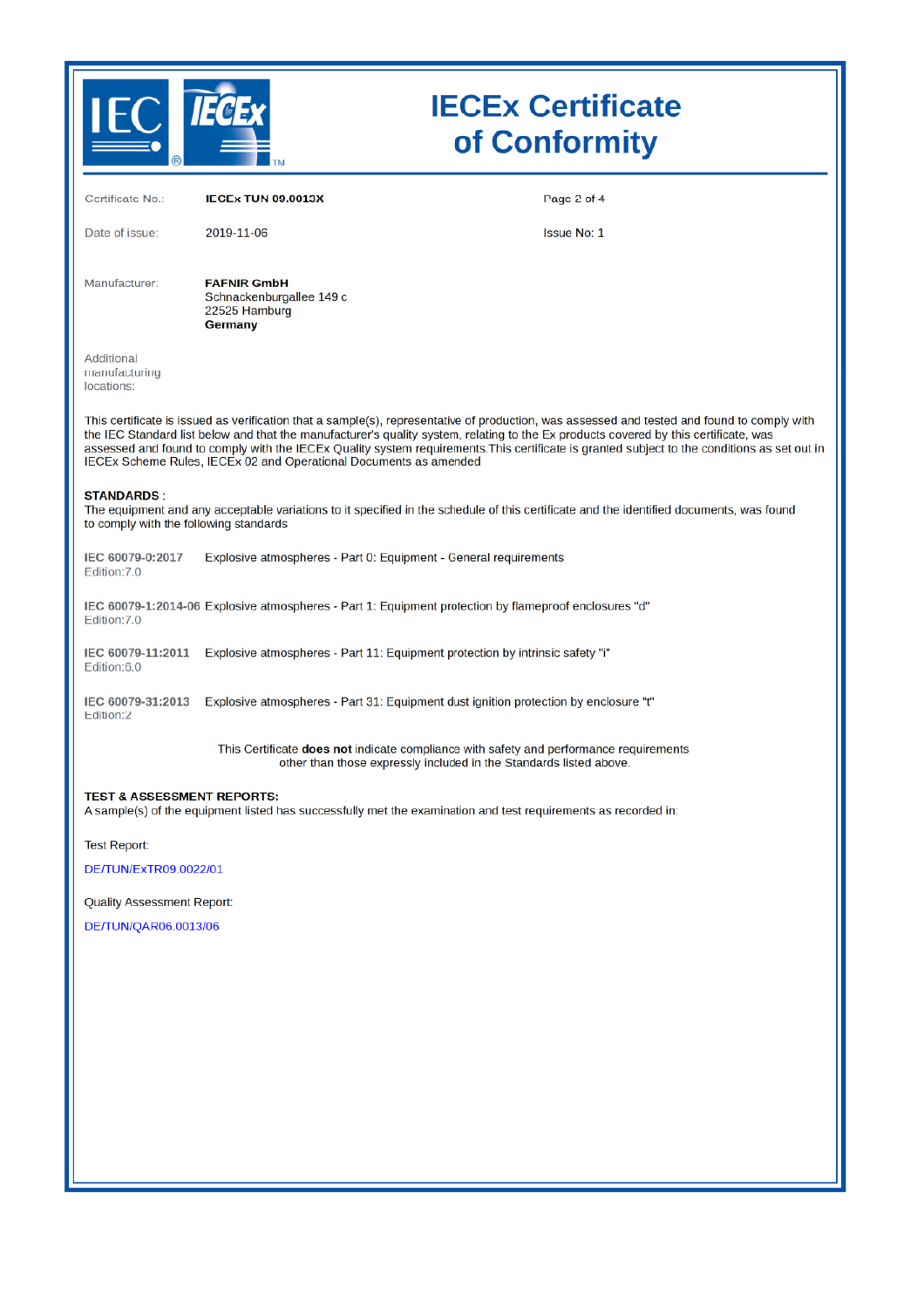

# **IECEx Certificate** of Conformity

**IECEX TUN 09.0013X** Certificate No.:

Page 3 of 4

Date of issue:

2019-11-06

**Issue No: 1** 

#### **EQUIPMENT:**

Equipment and systems covered by this Certificate are as follows:

The enclosure with or without display type HPH Ex d ... is preferably used in conjunction with a certified flameproof encapsulated safety barrier, e.g. SB 1, to connect intrinsically safe sensors (two-wire) to non-intrinsically safe circuits and, if necessary, to visualise the measured value.

The enclosure with display type HPH Ex i D is preferably used in intrinsically safe sensor circuits to visualise a measured value.

See attachment for technical data.

#### SPECIFIC CONDITIONS OF USE: YES as shown below:

1. If the type HPH Ex i D is mounted in a plastic enclosure, the danger of ignition by electrostatic generated by friction on the enclosure must be avoided.

2. If the type HPH Ex i D is mounted in an aluminium enclosure, an ignition hazard caused by impact or friction must be avoided.

3. For the electrical connection at type HPH Ex d ..., cable glands certified in the type of protection flameproof enclosure must be used.

4. Repair of flameproof joints of enclosure HPH Ex d ... is not planned.

5. The equipotential bonding connection of a metallic enclosure must be connected to the equipotential bonding of the potentially explosive area (an equipotential bonding must exist for the entire intrinsically safe area).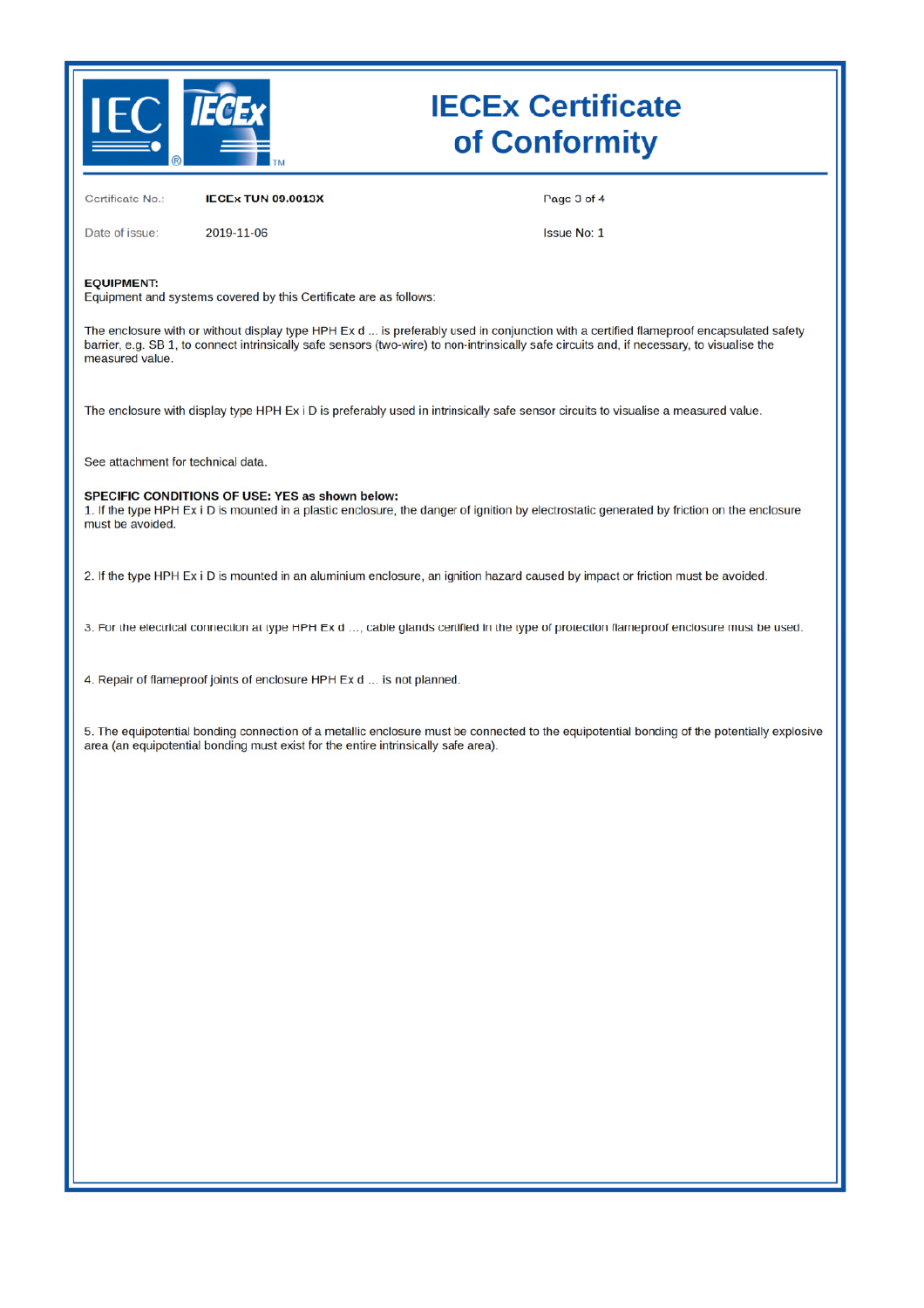

# **IECEx Certificate** of Conformity

Certificate No.: IECEx TUN 09.0013X Page 4 of 4

Date of issue:

Issue No: 1

DETAILS OF CERTIFICATE CHANGES (for issues 1 and above)

2019-11-06

The changes affect the addition of a new type and the dust explosion protection. Furthermore, the equipment was assessed according to the latest standards.

Annex:

Attachment to IECEx TUN 09.0013X Issue 1.pdf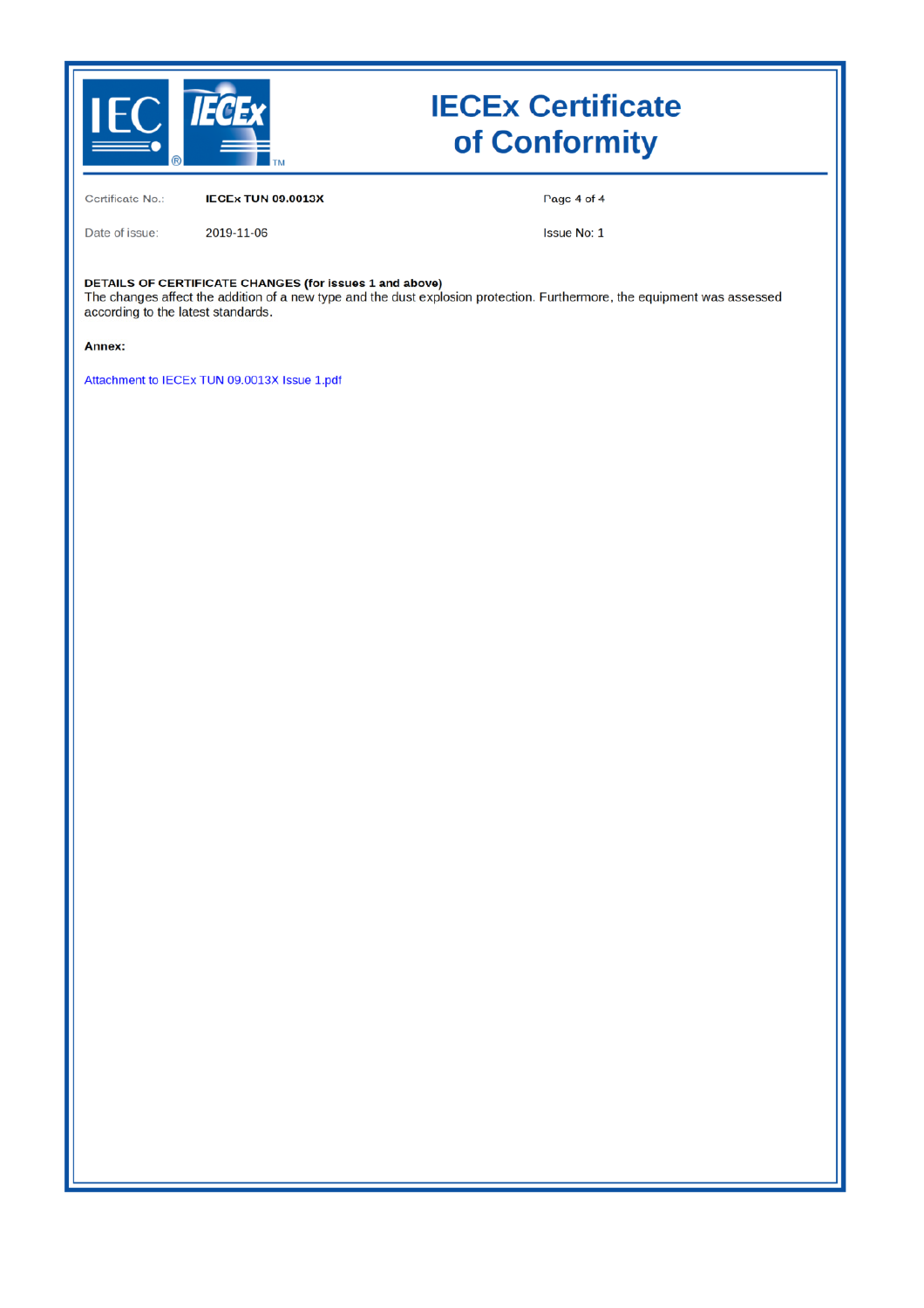**TÜV NORD CERT GmbH Hanover Office Am TÜV 1 30519 Hannover Germany** 



# **Page 1 of 2 Attachment to IECEx TUN 09.0013X Issue 1**

### **Temperatures**

**Type HPH Ex d** *…*

### **Used as EPL Gb equipment**

| Temperature class | Ambient temperature  |
|-------------------|----------------------|
| Г6                | -40 °C to +50 °C     |
|                   | -40 °C to +65 °C     |
|                   | -40 °C to +85 °C     |
| TЗ                | $-40$ °C to $+85$ °C |
| гο                | -40 °C to +85 °C     |
|                   | $-40$ °C to $+85$ °C |

#### **Used as EPL Da equipment**

| Maximum surface temperature                |               |                           |
|--------------------------------------------|---------------|---------------------------|
| dust layer $\leq$ 5 mm<br>immersed in dust |               | Ambient temperature range |
| $T_a + 15$ °C                              | $T_a + 15$ °C | -40 °C to +85 °C          |

## **Type HPH Ex i D**

#### **Used as EPL Ga equipment**

| Temperature class | Ambient temperature range |
|-------------------|---------------------------|
| T6                | -40 °C to +40 °C          |
|                   | -40 °C to +55 °C          |
|                   | -40 °C to +60 °C          |
| מד                | -40 °C to +60 °C          |
|                   | -40 °C to +60 °C          |
|                   | $-40$ °C to $+60$ °C      |

The process pressure for the media must be between 0.8 bar and 1.1 bar where explosive vapourair mixtures are present. If no explosive mixtures are present, the equipment may also be operated outside this area according to the manufacturer's specification.

## **Used as EPL Gb equipment**

|                   | Ambient temperature range |                      |
|-------------------|---------------------------|----------------------|
| Temperature class | at $I_i \leq 200$ mA      | at $I_i \leq 100$ mA |
|                   | -40 °C to +40 °C          | -40 °C to +40 °C     |
| T5                | -40 °C to +55 °C          | -40 °C to +55 °C     |
| Τ4                | -40 °C to +65 °C          | $-40$ °C to $+85$ °C |
| T3                | -40 °C to +65 °C          | -40 °C to +85 °C     |
| T2                | -40 °C to +65 °C          | -40 °C to +85 °C     |
|                   | -40 °C to +65 °C          | -40 °C to +85 °C     |

## **Used as EPL Da equipment**

| Maximum surface temperature            |                     |                                     |
|----------------------------------------|---------------------|-------------------------------------|
| dust layer $\leq$ 5 mm                 | Immersed in dust    | Ambient temperature range           |
| $I_i$ ≤ 200 mA: T <sub>a</sub> + 55 °C |                     | $I_i$ ≤ 200 mA: -40 °C … +65 °C     |
| $I_i$ ≤ 100 mA: T <sub>a</sub> + 40 °C | observe EN 60079-14 | $\vert$ i ≤ 100 mA: -40 °C … +85 °C |